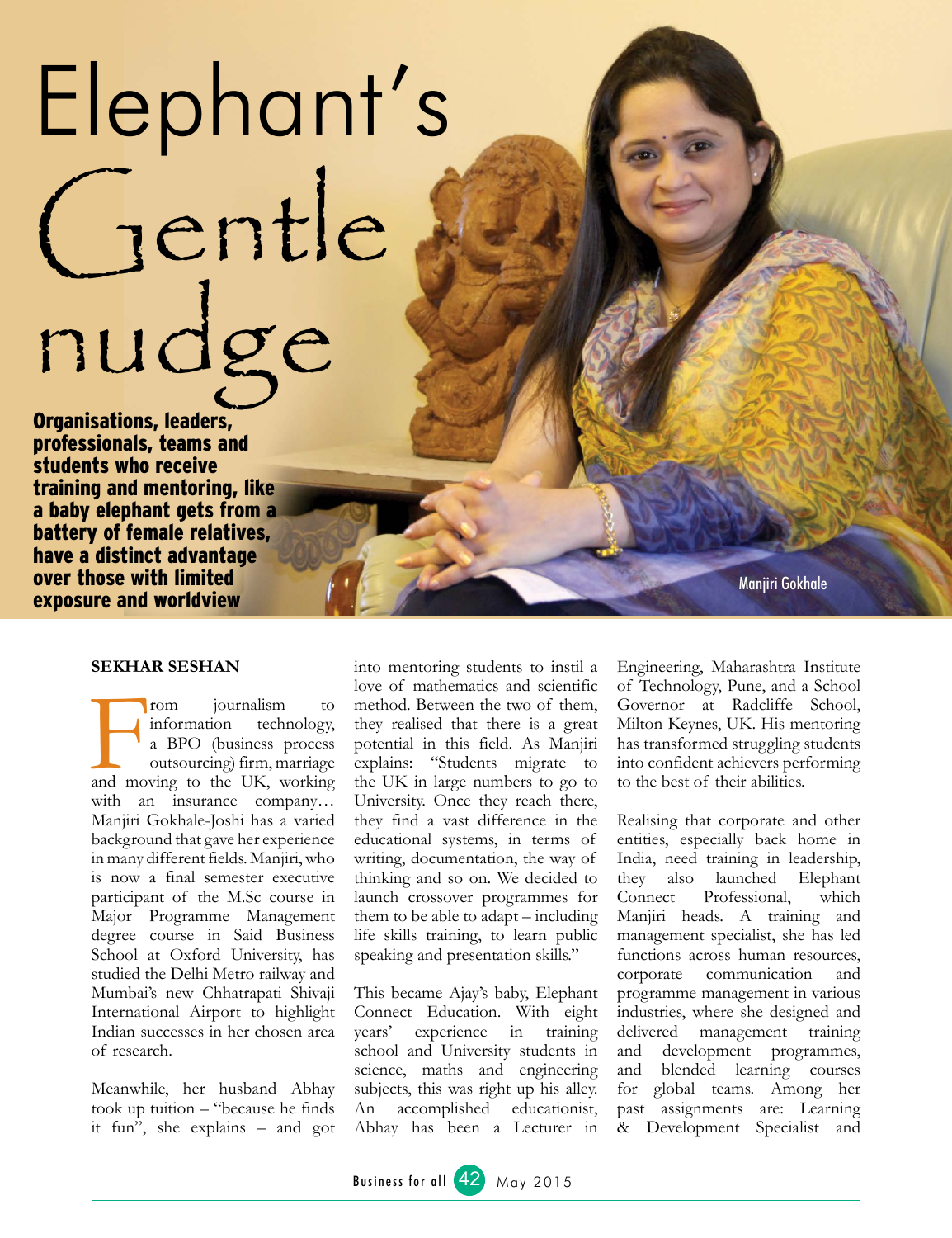

Head, Project Management (Primal) at Informa PLC, London, Programme Manager, GlobalLogic, UK, National Management and Head, Corporate Communication, ICICI Lombard, Mumbai, Head, Contact Centre and Head, Human Resources, Zensar BPO and Assistant Editor, Dataquest, New Delhi.

A 2006 recipient of the British High Commission Chevening scholarship, Manjiri also has three books to her credit: Inspired - Lessons from 23 contemporary inspirational leaders, which she coauthored in 2006 with Dr Ganesh Natarajan, Vice Chairman and CEO of Zensar Technologies; Crushes, Careers and Cell phones, with a Foreword by former Miss Universe Sushmita Sen; and Bosses of the wild, Lessons from the corporate jungle, with a Foreword by K.V. Kamath, Chairman, ICICI Bank, published in 2013. The learnings from her research for her latest book are what she relies on to a large extent for her corporate training programmes.

outside audience? The second and third levels of leadership involve the transition from being just internal employees to becoming the public face of the company. Now that, she points out, is a change of mindset. The programme is, of necessity, entirely customised and tailored to each individual client's current business problems.

For a leading Indian shopping chain, for instance, Manjiri found that there was no shortage of footfalls into their stores – but too many people were walking out without buying anything. "Part of my recommendations to them is that they should introduce a more personal touch," she says. "Look at the traditional shops on the busy main roads of the old cities: the owners, or their salespeople, practically say 'please buy!' when people walk in and browse. That definitely makes a difference: we must always remember that customers are people first; quality and credibility can come only after that."

Invited to address the Pune Chapter "What we offer," she explains, of TiE (The Indus Entrepreneur) "is training in three levels: first, in February 2015, Manjiri spoke o n the subject of "What communication – what is media, W h a t is wertoring Comparison in the Efficiency Time Achievement movement Takent Takent Takent Merricromance osmosis Time Training empowerment Mentoring Time entoring COTT<sub>r</sub><br>psis empowerment Toler does your customer y o u r and Markoving Tate Methodics Complexity Efficiency Time Methoding Complexity The Training empowerment Efficiency untstanding Complexity (Markoving Tate Methoding Complexity Efficiency Time Methoding Complexity Comp  $w$  a n t ? " This, she Time Osmosis Efficient Comp outstanding on Mentoring empowerment Training know Mentoring<br>
Mentoring<br>
ncy empowerment<br>
Comparison of Tolent Transfer of Transfer of Transfer of Transfer of Transfer of Transfer of Transfer of Transfer of Transfer of Transfer of Transfer of Transfer of Transfer of Transf Osn toring<br>Tok **JFFF** Tellitency Achievement Talent Complexity<br>Talent Training <sub>Osmosis</sub> Mentoring Osmos ry maximum of the development<br>
Supplement Osmosis<br>
Supplement outstanding Per<sub>re</sub> outstanding Time Osmosis Mentoring Osmosis<br>
Osmosis Complexity Performance Training<br>
empowerment Efficiency Outstand<br>
entreprised Ochiolated oul **raining** Mentering outstanding Achievem. knowledge men<br>Ikit powerme dge<sup>tale</sup> npowerme dinc ent Perfo  $\omega$  out  $0<sub>3</sub>$ entori mpov rforma **Coring** Efficie Jsmosis Trainin Effici **Intorino** rerment Men Time aini mplexi  $^{\circ}$ Time format.

points out, depends basically on the answer to another question: "Who is your customer?" After TiE and a programme for Zensar, she went back to the UK, only to return a couple of months later to conduct sessions for Aptech, Persistent Systems - and even a political party, NCP.

Why did the Joshis decide to call their venture Elephant Connect? "An elephant is the best mentor in nature," she explains. Adds their site, elephantconnect.com: "A baby elephant, born after a 22-month gestation period, is nurtured by a battery of aunts and older cousins while his mother focuses on feeding on nutritious food to pass on to him. For 14 years, the adults train him to seek food, recognise danger, often prodding him into line if he strays. A lioness drags an injured gazelle so that cubs practise killing. But just one in 100 tadpoles grows up to be a frog with no parenting." This, she says, she compares with the traditional Indian structure of the joint family.

The elephant, as the website points out, then emerges as the most intelligent, resilient and wise of all animals. And almost no-one questions his competence and leadership. In work life, professionals of the elephant personality type spur teams to question the confines of their own perceived capabilities and job titles. The elephant leader gently nudges team members to recognize their own potential, seek knowledge and training, achieving results that exceed their own expectations. It is no surprise then that leaders who invest in knowledge for their teams have a distinct advantage over those who have not had the exposure to be able to develop a worldview. A gentle nudge in the right direction could be the catalyst to achievement. Similarly, a company must go on